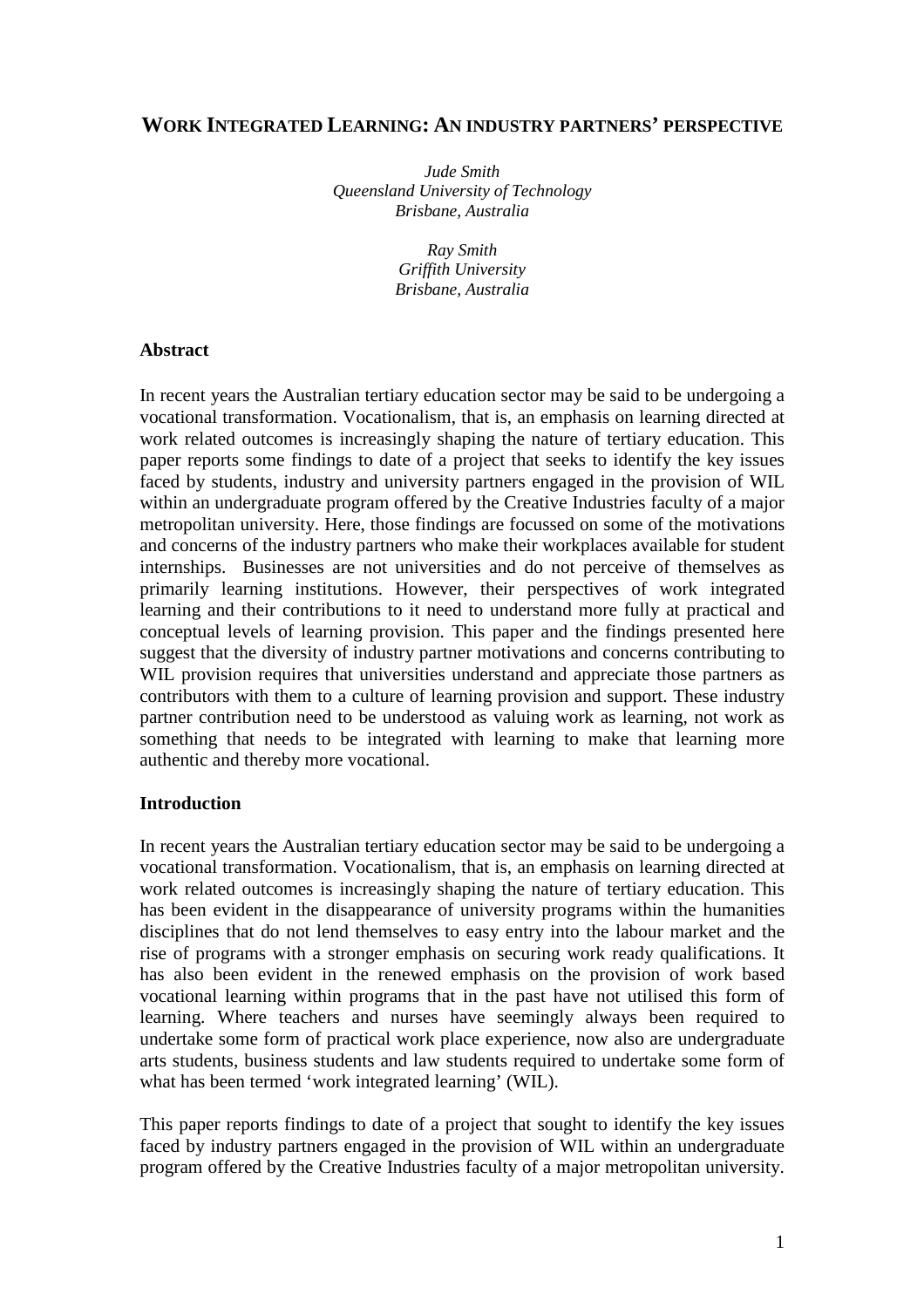Here, those findings are focussed on some of the motivations and concerns that impact the collaborative partnerships with businesses that make their workplaces available for student internships. Internships are common forms of WIL that equate to students undertaking work place activities related to their tertiary programs over an extended period either intensively over a number of weeks or part time over longer periods.

Businesses are not universities and do not perceive of themselves as primarily learning institutions. As universities seek to engage with industry partners and the professions to increase WIL opportunities for students it is important that partners' needs, motivations and workplace practices strongly inform the development of WIL curriculum and its implementation. It is only by establishing strong collaborative partnerships between universities, suitable work organisations and those students who will benefit from the integrated learning experience such partnerships can enable that WIL programs will be effective and sustainable in the longer term (Smith et al 2006). However, these partnerships need to be seen by universities as much more than the provision of institutional learning at sites outside the academy. Particularly, the businesses that are the work providing partners in WIL initiatives need to be seen as more than external resources that informatively support university controlled curriculum and pedagogy. The findings presented here suggest that the diversity of industry partner motivations and concerns contributing to WIL provision requires that universities understand and appreciate those partners as contributors with them to a culture of learning provision and support. These industry partner contribution need to be understood as valuing work as learning, not work as something that needs to be integrated with learning to make that learning more authentic and thereby more vocational.

# **Work integrated learning partnerships**

Work integrated learning is a broad term usually used to describe institutionally prescribed learning that requires workplace participation. A report commissioned by the Australian Learning and Teaching Council, *WIL Report: A National Scoping Study* (Patrick et al., 2008:9) defines WIL as "an umbrella term for a range of approaches and strategies that integrate theory with practice of work within a purposefully designed curriculum". Within this definition WIL encompasses a range of on-campus and workplace learning experiences including project-based learning, service learning, work placements and internships.

The integration of discipline based theory and the practice of work has become an increasing priority for the Higher Education sector. Rightfully, partnerships between work providers and education institutions have become highly significant as the vehicle for WIL. A number of authors have identified the importance of partnerships between employers, students and institutional providers. Smith and Betts (2000:594) argue, "the nature and quality of the partnership depends on the level of involvement of each of the partners and the interactions between them". The term 'partnership' is particularly emphasised as the "conscious and active participation of all partners" to ensure the necessary strength of the relationships underpinning successful WIL provision are not misunderstood as loose associations of cooperation. Further, Smith and Betts (2000:594) reference Maclaren and Marshall (1998) who state that: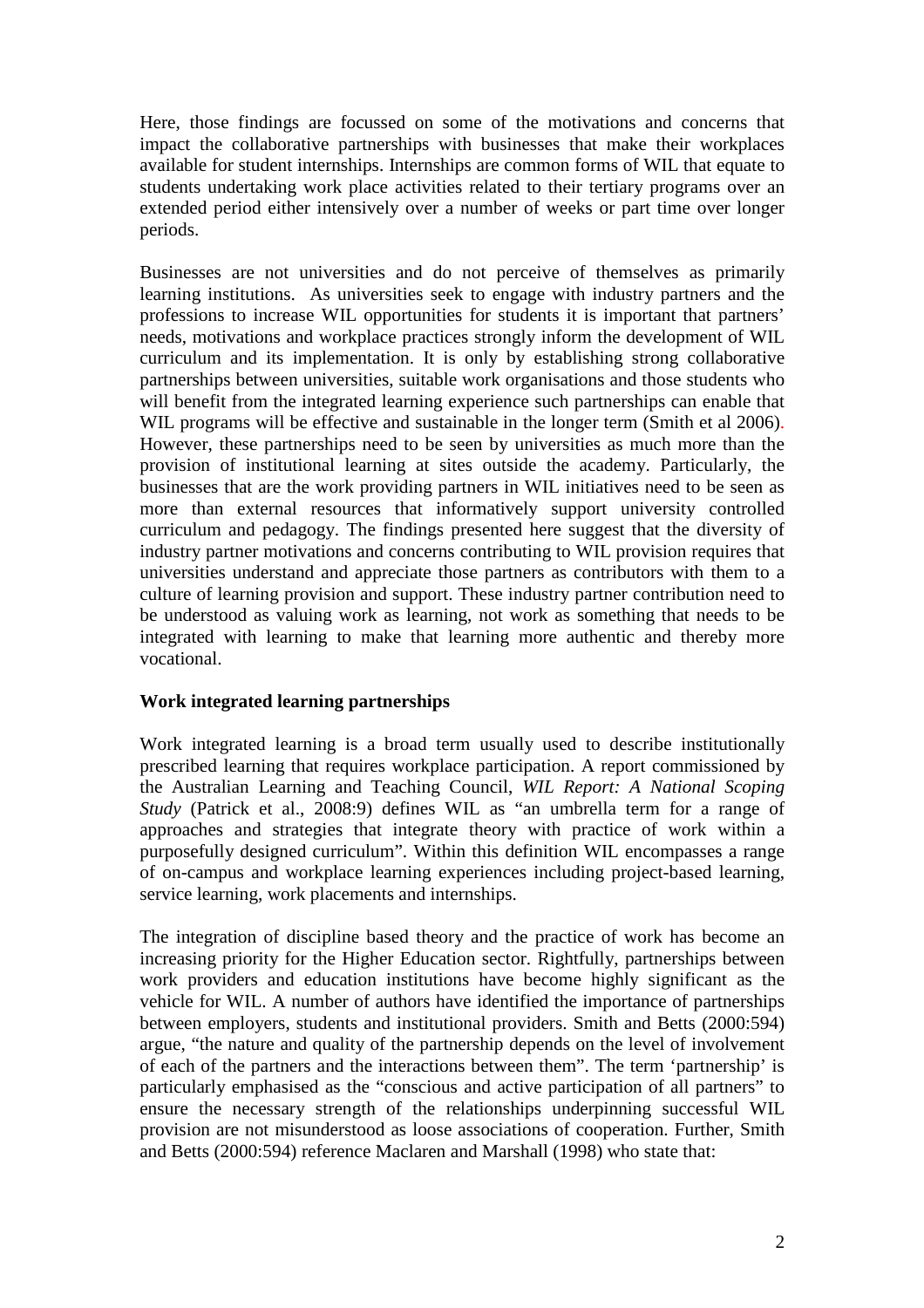*In order to facilitate the learning process a form of cooperation occurs which is unique in educational terms; the overall emphasis is on collaboration to ensure the satisfaction of all parties*.

Notable in this collaboration is the position of the university as the learning provider and the work provision partner as the employer, two very different and distinct roles that act to separate learning and work. Smith and Betts (2000) argue that satisfaction is insufficient an outcome to support genuine partnership of this type. Successful partnership requires collaborative self-interest and transparency that is explicit about what all partners want and expect from the outset and how they will pursue this. This raises important questions about what employers want from WIL provision and how different this could be from the expectations of universities whose immediate learning provision role in the workplace may be reduced to administrative rather than pedagogic.

Equally, other authors have emphasized the importance and challenge of explicitly recognising and aligning the needs of stakeholders that forge successful WIL partnerships. The WIL Report (Patrick et al., 2008:38) recommends a stakeholder approach to the planning and implementation of WIL, which requires "clear agreements and the recognition of needs as well as mutual benefit and costs". In support of this, Reeders (2000:212)) cautions:

*Clearly, where university, student and employer goals for learning do not match, the program is unlikely to be productive. Where academics are driven by a concern with student learning but employers offer internship in order to get extra pairs of hands, learning outcomes are likely to be limited.* 

However, Reeders (2000) research notes a broader list of employer goals that underpin their engagement in WIL provision. These wants and expectations include philanthropy, the useful screening of prospective recruits, opportunity to influence training outcomes, gaining up-to-date knowledge from students and stimulating internal and organisational reflection on practice and processes as well as potentially gaining an extra pair of hands. More recently, the National scoping study into WIL revealed "skills shortages and short and long-term recruitment objectives were identified as the main motivators for employers and professions for engaging with universities in providing WIL placement experiences to students" (Patrick et al., 2009:19). Patrick et al. (2009) also identified more altruistic motivations of some employers who saw "supporting WIL contributed to their industry". Making effective use of these various goals and those of all stakeholders in the partnership requires what Franz (2007) advocates as a more inclusive approach to WIL. Such an approach "recognizes the need for WIL curricula to be developed and implemented in context; a cultural context that acknowledges all the stakeholders and newly emerging philosophical, educational, social and economic needs" (Franz 2007:3). From this perspective, stakeholder interests span a much broader scope than isolated selfinterest.

While strong partnerships between academics and industry are seen as essential for effective WIL, the literature provides evidence that establishing such partnerships is challenging. Collin and Tynjala (2003:343) reported that work based learning students identified "problems related to different aims of the collaborative partnerships (university, students and enterprises)" and incongruent expectations of students between the employers and the university. Collin and Tynjala (2003:343) noted the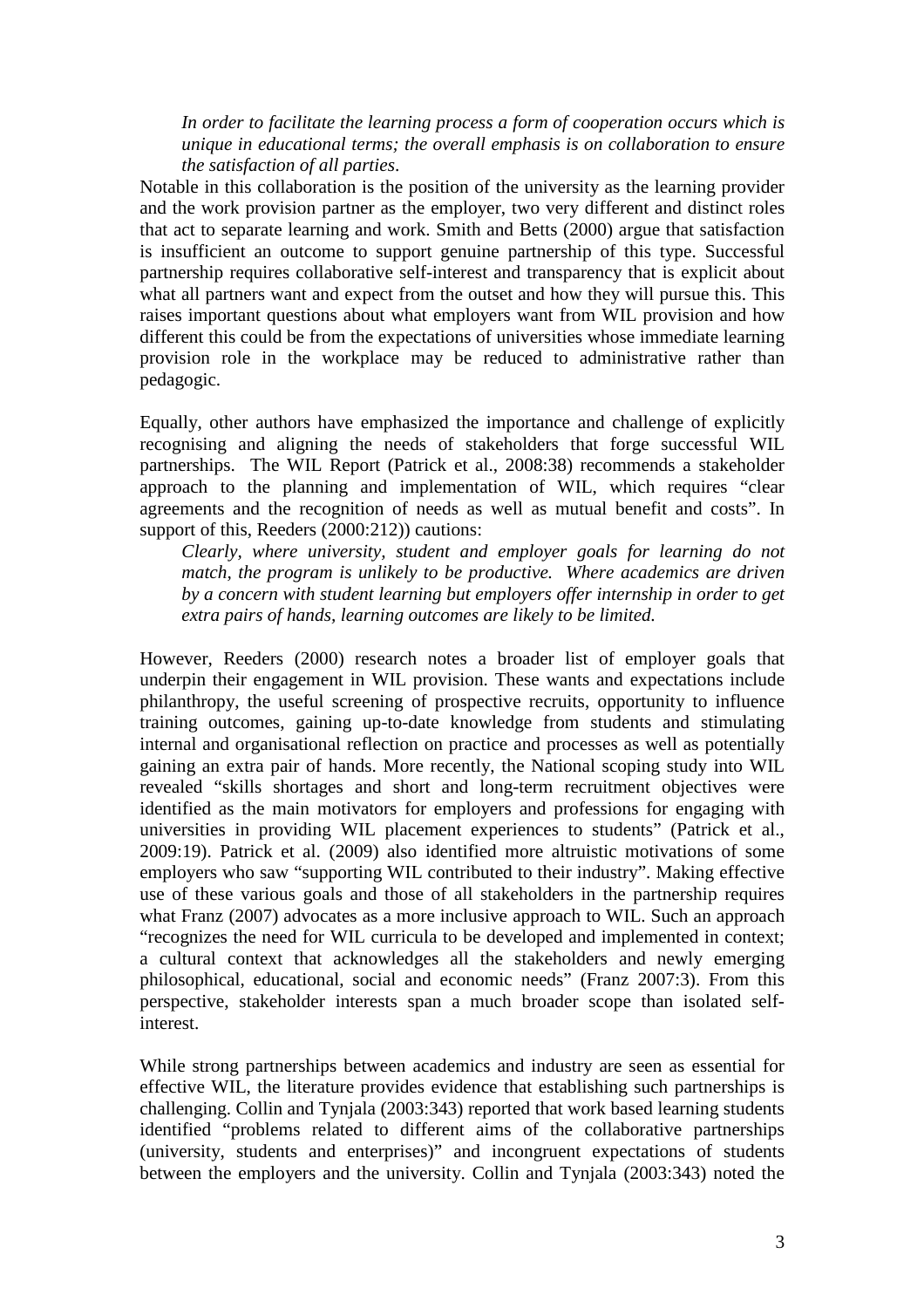"pedagogical design and implementation of work-based learning requires the parties involved to negotiate with each other and reach agreement on common principles". Those common principles cannot be found without rigorous negotiation. In relation to university partner expectations, Weisz and Smith (2005:605) warn of the danger of programs failing where there is limited academic engagement in these negotiations as well as the continuing facilitation of the program once started. Reeders (2000) and Patrick et al (2009) highlight a lack of academic staff resources such as workload provision and recognition as part of this limited engagement. As Weisz and Smith (2006) indicate, this amounts to a university deferring the responsibility for workplace learning to students and employers and thereby failing to make their own wants and expectations explicit and contributory to the negotiations that established the partnership.

Creating more permeability between higher education and the world of work is a significant challenge for the tertiary sector (Brennan & Little, 2006). Where WIL programs see universities partner with a few large organisations to provide internship opportunities for students the capacity to be transparent about the needs of stakeholders and negotiate with partners to deliver strong WIL experiences for students is seemingly possible. For WIL programs that involve hundreds of small-tomedium industry partners, such as the Creative Industries Program described below, the challenge is much more complex. Calls to stronger partnerships that sound from the literature rightfully highlight the need for explicit and candid disclosure of partner wants and expectations. The literature asserts that work provision partners' wants and expectations are demonstrably diverse, contradictory and contested relative to those of universities. These wants and expectations need to be canvassed, known, understood, appreciated and accommodated not as a set of external resources that inform WIL provision but as partner goals that drive WIL provision.

### **WIL in the Creative Industries: Background to the Internship program**

The option to undertake an Internship is available to most final-year students in the Creative Industries Faculty. Students are able to commence their internships at any time through the year, to undertake intensive work with an organisation over a few weeks or an extended internship over a year. Throughout the internship, students undertake a number of assessment tasks. These tasks include preparing for the internship by completing a CV and Cover letter and an internship proposal that addresses among other things the internship aims and objectives, Occupational Health and Safety requirements and other legal requirements. Ongoing through the internship, students keep an online reflective blog, which they share with their academic supervisor. Finally students use these structured reflections to write an academic essay, which encourages them surface their tacit understandings and make new sense of their internship experience. (Schon, 1983:61) Additionally the industry partner evaluates the student's work against a set of generic criteria and standards supplied by the university through a paper-based evaluation form.

Over a year there can be up to 200 industry partners involved in supporting creative industries students on internships. Small-to-medium enterprises make up the majority of industry partners in this program. Students can take up internships within the Creative Industries sector and also with organisations outside the sector, particularly those organisations that seek to work with embedded creatives as a means of adding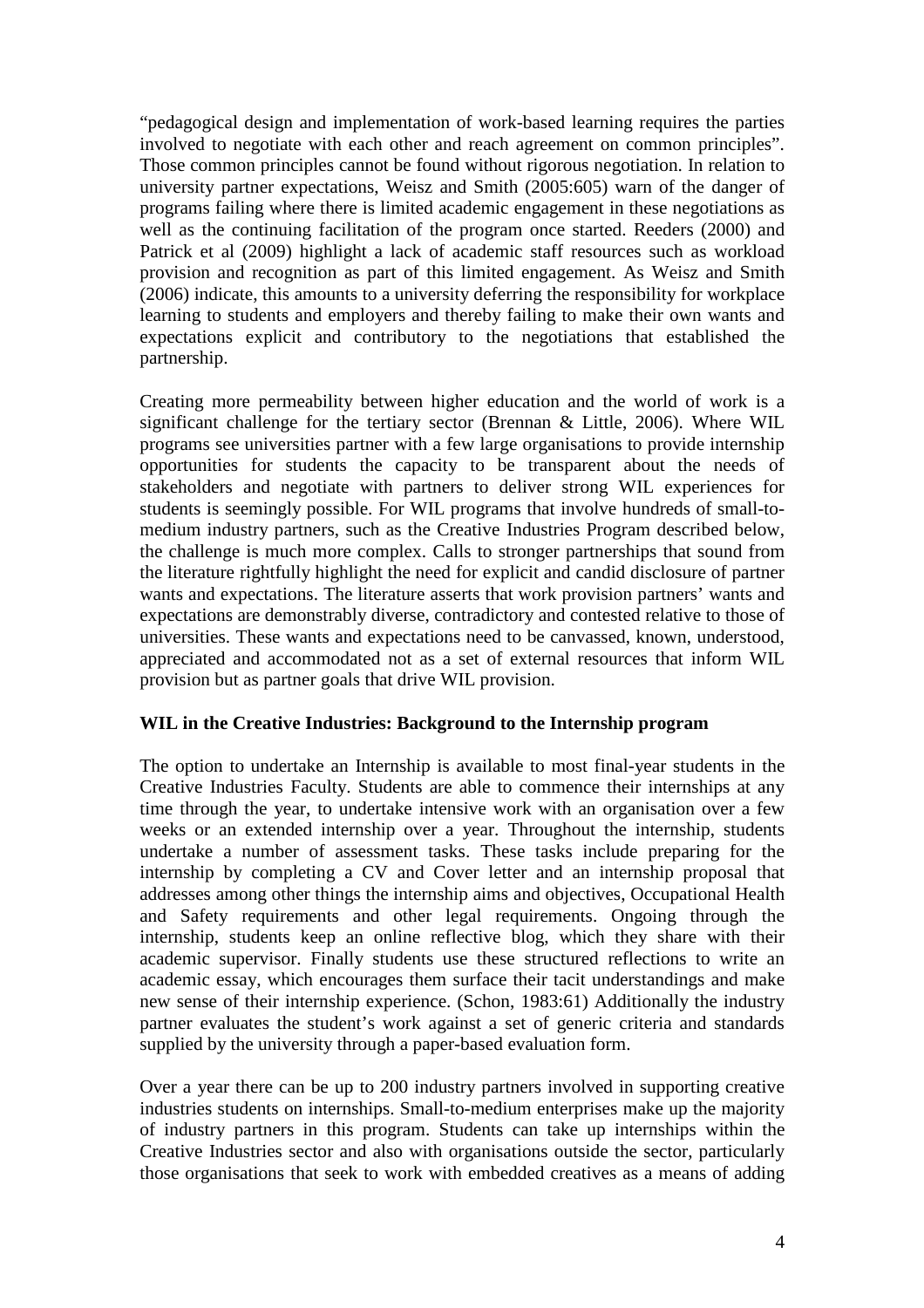value to their organisation. Students are encouraged to approach prospective organisations with the aim of establishing their own internships. Additionally, the university advertises internship opportunities to students online and manages an application process for these advertised industry partners. This involves collating student internship applications for the industry partner to assess.

### **Researching industry partner perspectives**

To account for the diversity of industry partner perspectives influencing the partnership that is the Creative Industries internship program the following research was undertaken. The data reported is from interviews with 20 industry partners who provided formal work based experience opportunities for internship students. The industry partners interviewed represent various business organisations, including for profit and not for profit organisations, and small to medium enterprises and larger organisations. Student interns who worked with these industry partners came from a range of disciplines in the creative industries including Theatre, Creative Writing, Visual Arts, Music, Web and Interactive Design, Fashion, Creative Advertising and Media Communications.

The interviews were designed to enable industry partners to share their perspectives on the internship experience with a view to informing the ongoing development of the Internship program. Initially the industry partners were asked to provide background information about their role and previous experiences of internship both as supervisors or interns themselves. This was followed by a series of open questions designed to make explicit their perspectives on the reasons for offering an internship, the internship program design and assessment, approaches to the implementation of the internship and readiness for students to engage in the internship. The data was collected over twelve months and collated and analysed using open coding methods. The data presented here represents part of ongoing analysis. It offers some insight into industry partners' (i) reasons for engaging in the internship program, (ii) perspectives on supporting and assessing learning and (iii) perspectives on the continuing conduct of partnership.

# **Reasons for engaging in the internship program**

The industry partners reported a number of key reasons for engaging with the Internship Program. Similar to what is reported in the literature (eg, Patrick et al., 2009), these key reasons identified a disparate range of motivations and concerns that were often dichotomous. For example, on the one hand partners indicated they were motivated to take on interns as a source of extra labour that benefited their organisation. On the other hand, industry partners were motivated to 'give back to the industry'.

Those industry partners who saw advantages to the organisation as the prime motive for taking interns identified a range of factors contributing to their decision. Partners saw interns as 'a good help in terms of catching up with work' and as potential source of new employers. They also saw interns as an opportunity to keep current with new ideas and technology. An industry partners observes: 'in terms of software, I mean he was much more across things than we were'. Another states: 'we like having them around because they're good…they give us new ideas and they're often younger so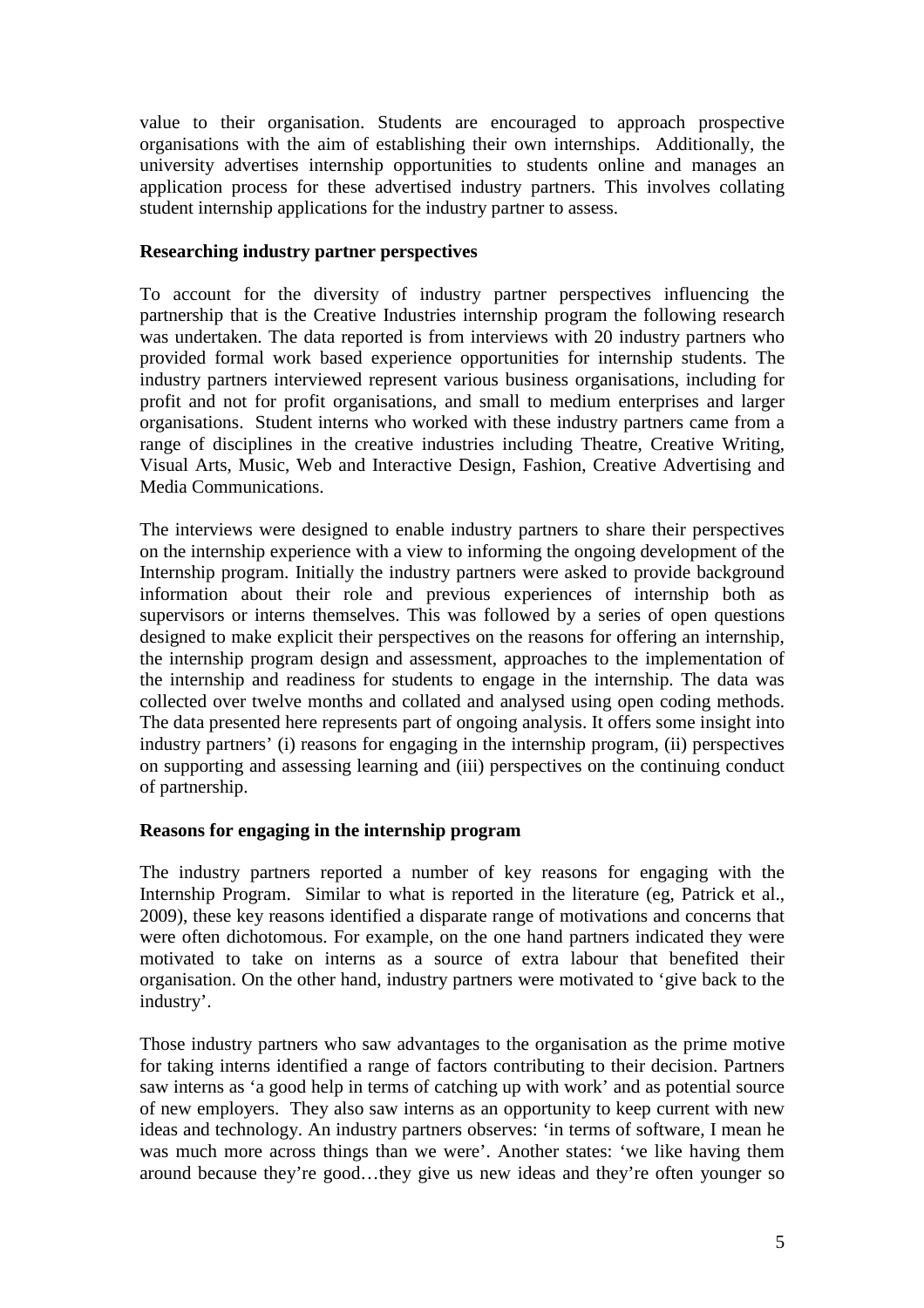they've got lots of energy'. Another industry partner saw creative industries interns adding value to the existing teams skill set by helping with very specific roles.

Those industry partners who identified 'give back to the industry' as a motivation for taking students saw the internship experience giving students confidence and 'empower[ing] them to go out into the workforce'. One industry partner who worked within the management side of the Music industry expressed a desire to 'work with students to develop their skills' which in turn would help address issues within the music business. He states:

*It's only going to be better for everyone because one of the real problems with the music sector in Brisbane is that lack of infrastructure. Heaps of good bands, not enough people that know what they're doing in terms of label management.* 

Industries partners also provided a range of divergent views on students as workers and learners as contributory to their reasons for engaging in the program. These views about students complemented their views about themselves as worker trainers or learner mentors. Through both sets of views the dichotomous nature of partner reasons for engaging in the internship program is nuanced by understandings of work as directly contributing to immediate enterprise productivity and work as learning for broader and more future oriented gains. Some partners identified there was a balance between working and learning. One partner stated: 'It was about 50% training and 50% working'. In contrast another industry partner did not view their role as trainer but rather saw their role as one of mentor. He stated:

*We needed enough time with the students to really make sure the skills that they are developing are relevant to our operating needs. Because we are only a small- to-medium size business and we don't have a lot of idle time to train on the job so they have to come with something.* 

This highlights the limited resources available in small-to-medium enterprises and the importance of getting the match of student skills to industry needs right. Small-tomedium enterprises make up a significant proportion of industry partners in this Creative Industries internship program. Time available for these small-to-medium enterprises is an index of the division between work and learning and thereby the dichotomous nature of partner reasons as both needing productivity from interns and wanting to support learning and the future of the industry.

From these very few illustrative examples it can be seen that the reasons for industry partners engaging in the internship program carry understandings about the nature of work and the nature of learning that are both alike and opposed. Integrating work and learning, the concept at the heart of WIL, would appear from industry partners' perspectives to include striking a balance between training and working perceptions, between time spent in skill development and application and between immediate productivity needs and future industry security. These motivations and concerns are clearly evident in the operation of the program as industry partners reasons for engaging. They may be said to represent a strong and divergent base of partner wants and expectations.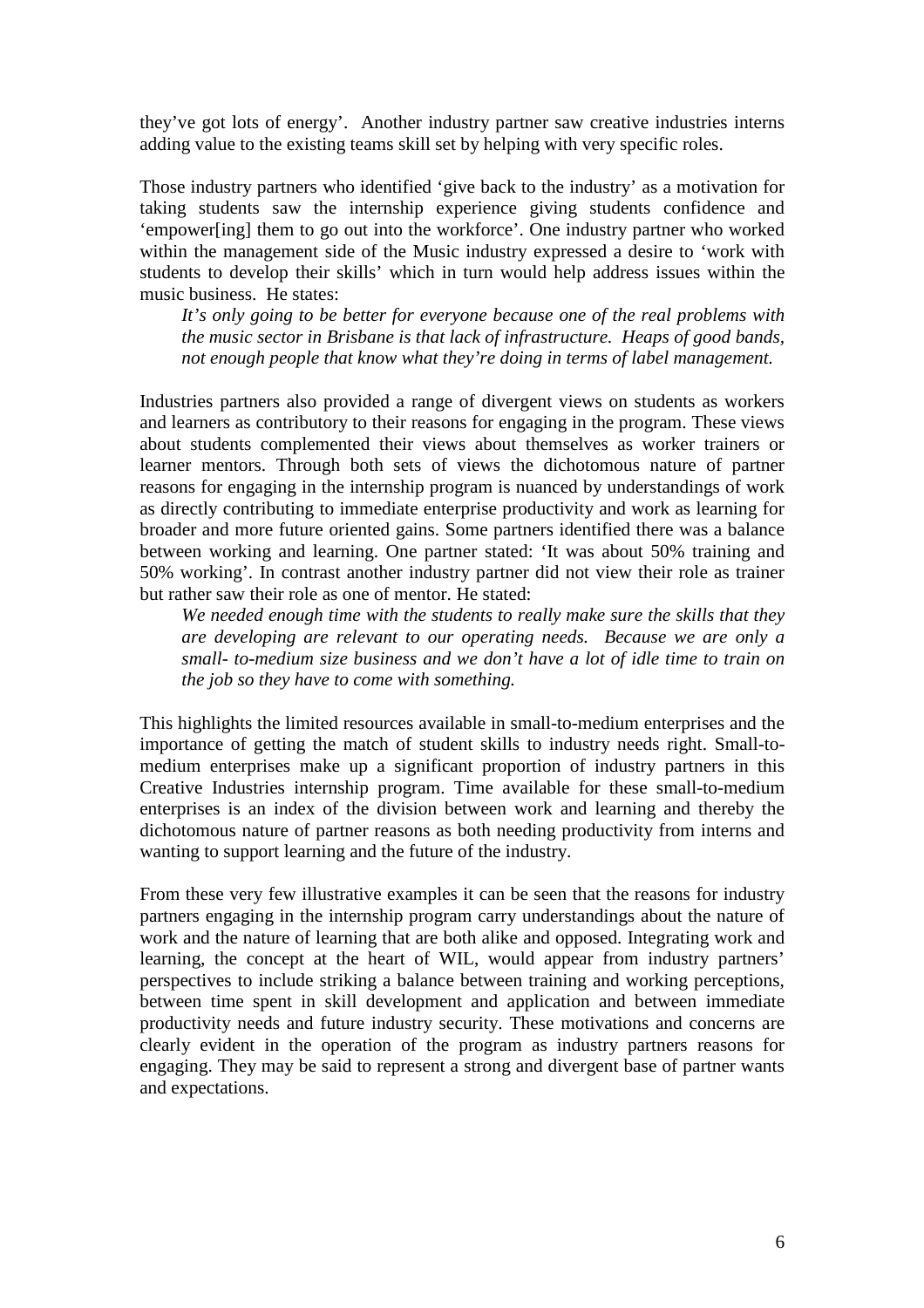### **Perceptions of readiness to support and assess interns**

The industry partners interviewed had varied experiences of supporting learning in their workplaces. Workplace supervisors mostly indicated they had not undertaken an internship in their own studies. A number of the industry partners from small to medium enterprises had little or no experience of supervising interns. Additionally small-to-medium enterprise partners noted their lack of a dedicated person with the responsibility to induct, mentor and support student interns. This was unlike the supervision of interns in larger organisation where often a key staff member (e.g. HR staff member) had key responsibility for interns.

Those who had supervised interns before seemed to be more comfortable with their supervision role. When asked if they used the industry partners' Information Pack supplied, one supervisor stated: 'The IP pack – helped but having had other experiences with interns was the main thing I used as guidance'. An industry partner in a small art gallery noted how her own experiences of internship had shaped how she mentored interns assigned to her. Another partner when reflecting on his own work place learning identified how his mentor modelled challenging aspects of the work:

*100 years ago when I started as a journalist I had some you know, kind of mentors in a newsroom and they were really good in saying you know, okay, if you're going to make an uncomfortable phone call or whatever then this is how you go about it. …Yeah, but no one ever teaches anyone stuff like that you know….* 

In contrast another industry partner explained how the intern was supervised by the junior member of the team which had flow on benefits for this team member including giving her an opportunity to provide leadership and becoming more sensitive to other team members' work when she need to ask questions of others.

*It was really good for our marketing assistant (entry level position of the team) – to have someone she could teach and become a leader. It made her feel special and needed within the team. And some of the day-to-day jobs could be given to [the intern] and she could try some more challenging work.* 

Supervisors in small-to-medium enterprises often had limited or no experience in supporting interns and it was unlikely that they had undertaken an internship themselves. Without this experience the industry supervisors may lack skills to guide interns and "use of intentional workplace learning strategies, such as guided workplace learning (e.g. modeling, coaching, questioning, etc.)" (Billet, 2002: 457). This limited experience also raises questions about the industry supervisors' capacity to effectively assess the quality of an intern's work as their limited supervisory experience means they have limited knowledge of standards they can expect from interns. One industry partner who was a more junior staff member discussed her awkwardness in evaluating her intern. She states:

*I felt a little bit umm, I guess awkward for marking people or umm… providing my evaluations of them directly to them because obviously like, I really liked both of our interns and they did do good work, but like I said they did have downfalls but I guess it's hard because I kind of become like part of the family so it's sort of hard to try and say these things you did well, but you didn't actually show these skills, yeah*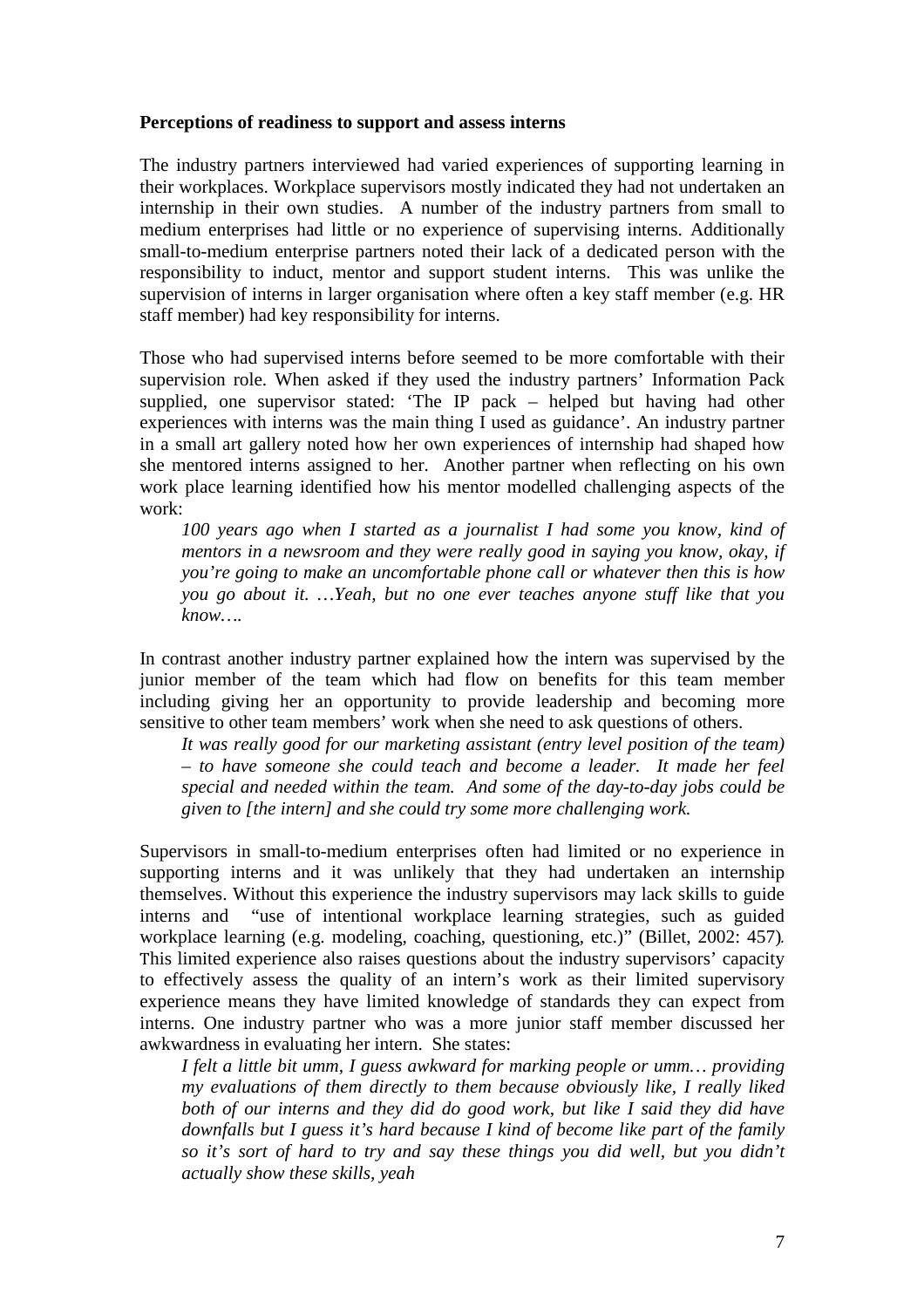By contrast, some industry partner staff with supervisory responsibilities reported they felt comfortable evaluating intern students against the stated criteria and indicated they were happy for students to receive a copy of the evaluation. Moreover, many indicated they also provided verbal feedback against the criteria at the mid internship feedback session and at the conclusion of the internship as well as informally throughout the internship. In a few cases, partners indicated they would like more space for written comments to make the necessarily generic criteria and standards more relevant to the internship activities.

These perspectives on readiness to support and assess students' learning add further details to the understandings of work and learning that industry partners bring to and expect from the internship program. Previous experience, however limited, is an indicator of the degree to which industry partners can negotiate the boundaries and competing demands of their roles as work providers and learning supporters. These roles clearly differ and are similarly understood in terms of the divisions between work and learning that underpin their reasons for engaging in the program.

#### **Perceptions of the partnership: Issues of communication and collaboration**

The interviews also sought to identify industry partners' perspectives on the conduct of the partnership, particularly in relation to communication and collaboration with the institution. For the most part, industry partners felt the university provided Information Booklet was effective and efficient in providing key information about the program. However, many relied on their interns to provide this information. When asked if they remembered receiving email communication from university staff many were unsure and suggested because they received so many emails this form of communication would not be as effective for them.

A number of industry partners expressed a desire for greater communication and collaboration with the university. Several industry partners indicate more face-to-face discussion would assist them to better support the internship experience and would strengthen a 'collegiate approach' between the university and industry partner. They suggested opportunities to meet with university staff would be useful for a number of reasons. First, it would be an efficient way to clarify roles and expectations of stakeholders, as well as duty of care in areas such as workplace health and safety. Second, a few industry partners indicated information about the interns' academic studies would assist them to structure the workplace experience for their interns. Third, a number of partners felt there needed to be more opportunity to close the loop on the student's internship experience. Industry partners indicated the students were very communicative about the positive aspects of their internship. However the partners also indicated they would like more insight into the student's internship experience. One partner explained she would like more feedback 'to understand how they [the student] perceived their experience.' Another industry partner expressed his desire for a follow up call from an academic supervisor at the end of the internship so he could be updated on the student's results and the effectiveness of their internship training. He suggests:

*I'll probably find out no doubt, how they went through their course and what level they achieved, where they were possible prior to their placement and what*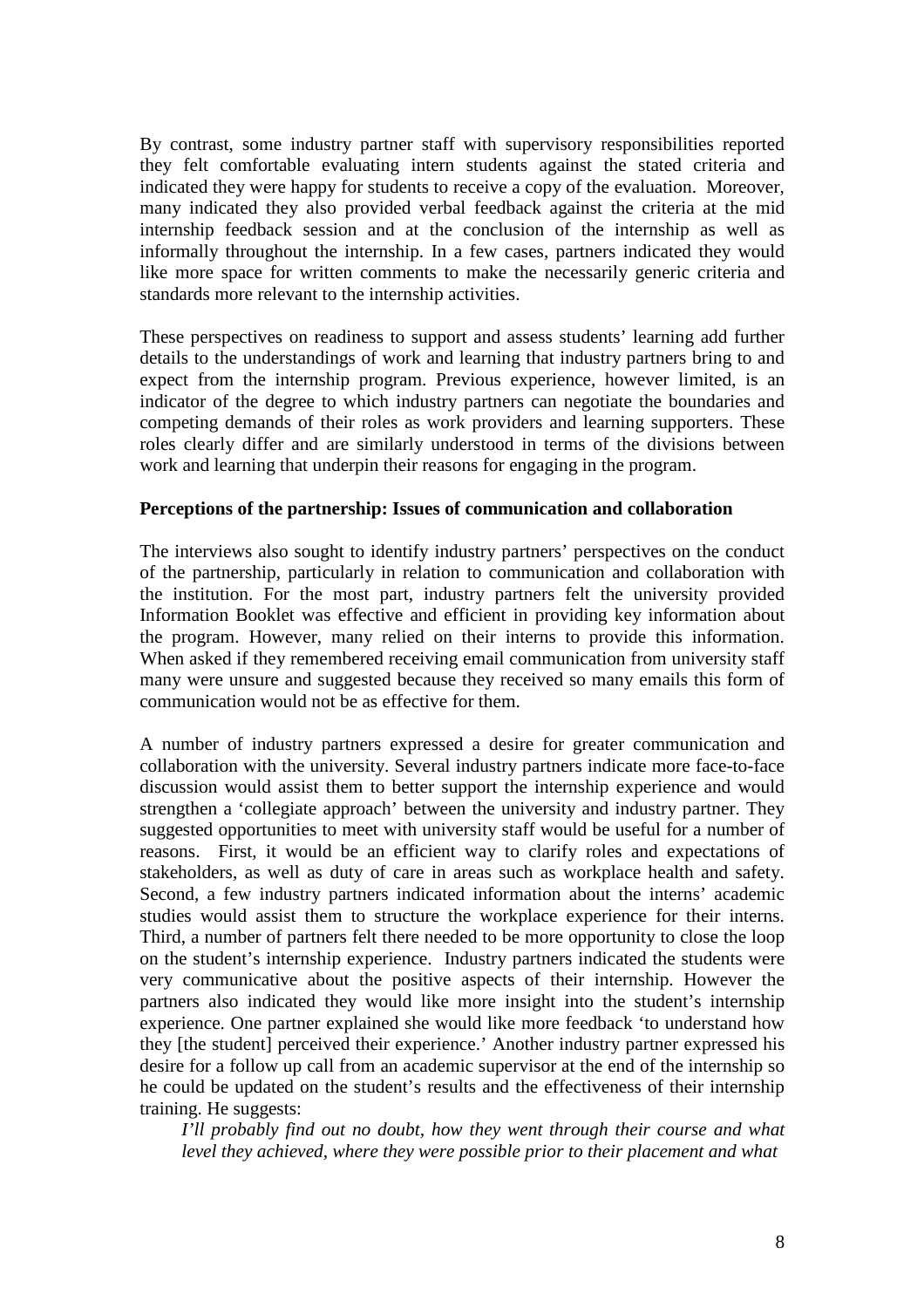*happened to them afterwards. Umm…it's always something to know whether you're doing your training properly from your side, otherwise there might just be losing three months of their training by doing inappropriate….* 

By contrast, a few industry partners were adamant that they didn't require further communication from the university in the form of site visits or phone calls. One partner states: 'I didn't really need anybody phoning me or asking how it was going'. Many partners were also clear that would not use a website to seek additional information.

As similarly indicated in the previous findings the range of partner perspectives about communicating and collaborating with the university reveals a diverse and dichotomous set of views. Some partners need and actively seek stronger links with the university. Others see no necessity for increased contact. They do however express a need to know how intern students fit with their organisations, fair through their internship experience and what outcomes students achieve not just through their internship experience but also through their university studies. These kind of information requirements clearly indicate that the industry partners see themselves as integral to learning, not just in the sense of the training undertaken by interns through their work experience, but also in the sense of that work experience contributing to the students' tertiary learning experience. Industry partners are learning providers, a partnership role that clearly exceeds work provision.

# **Conclusion**

This research has focused on some of the particular perspectives that industry partners, who make their workplaces available for internships, bring to the collaborative partnerships necessary to effective WIL provision. The motivations and concerns that characterise these perspectives indicate a set of understandings about the nature of work, the nature of learning, and how these are integrated for the benefit of students' vocational learning. To reiterate, businesses are not universities and as is evidenced above, do not perceive of themselves as learning institutions per se. Their focus is productivity to meet market and client demand. However, the creative industries WIL internships they engage with demand that the learning aspects of work practice, however they are perceived, are strong and important contributors to students' tertiary learning experiences. Because of this, industry partner perspectives need to be understood as more than external resources that informatively support WIL provision. By virtue of the partnership arrangements these perceptions are fundamental bases of WIL. They are not simply additional to university resources or supplementary of university resources rather they are foundational.

Smith and Betts (2000) highlight the need for WIL stakeholders' self-interest to be explicit and actively pursued within WIL partnership arrangements. For industry partners that self-interest includes seemingly contradictory (1) reasons for engaging in internships, (2) understandings of their roles as trainers and mentors and thereby assessor of students' learning, and (3) need for information and adequate feedback that informs their contributions relative to student outcomes. There is a need to understand these self-interests more fully if the growth and success of work integrated learning provision is to continue in Australian universities.